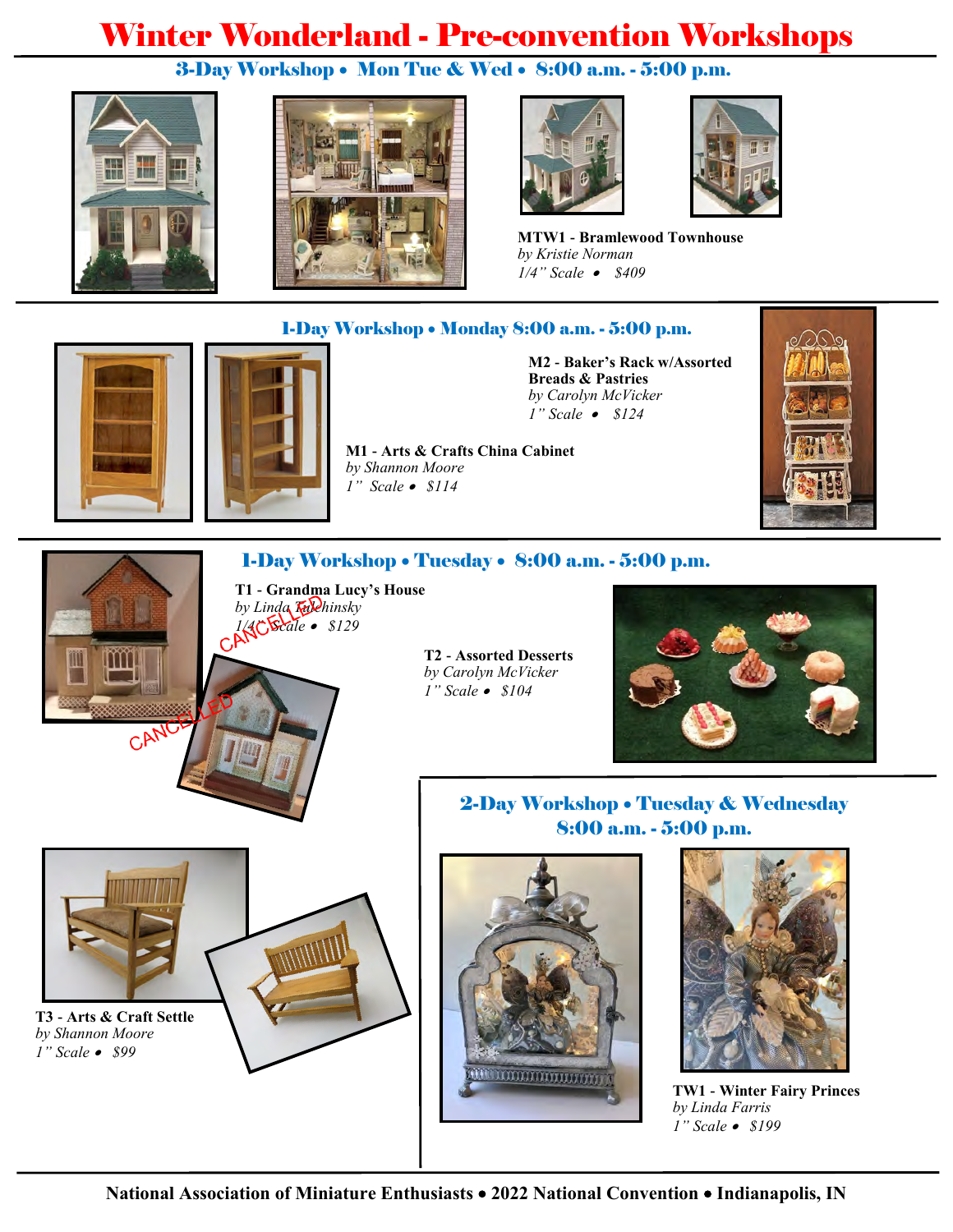# Winter Wonderland - Pre-convention Workshops

## 1-Day Workshop • Wednesday 8:00 a.m. - 5:00 p.m.



**W1 - Snow Queen**  *by JoAnne Roberts 1" Scale*• *\$164*



**W2 - Sewing Chest with Marquetry Quilt Pattern** *by Pam Boorum 1" Scale*• *\$104*



**W3 - Magic of the Drill Press-Beginner** *by Tom Walden 1" Scale*• *\$150*



**W4 - Furnishing your QS House** *by Cindy McDaniel 1/4" Scale*• *\$44*



**W5 - Thatched Roof Cottage** *by Sue Ann Ketchum 1/2" or 1/4" Scale*• *\$164*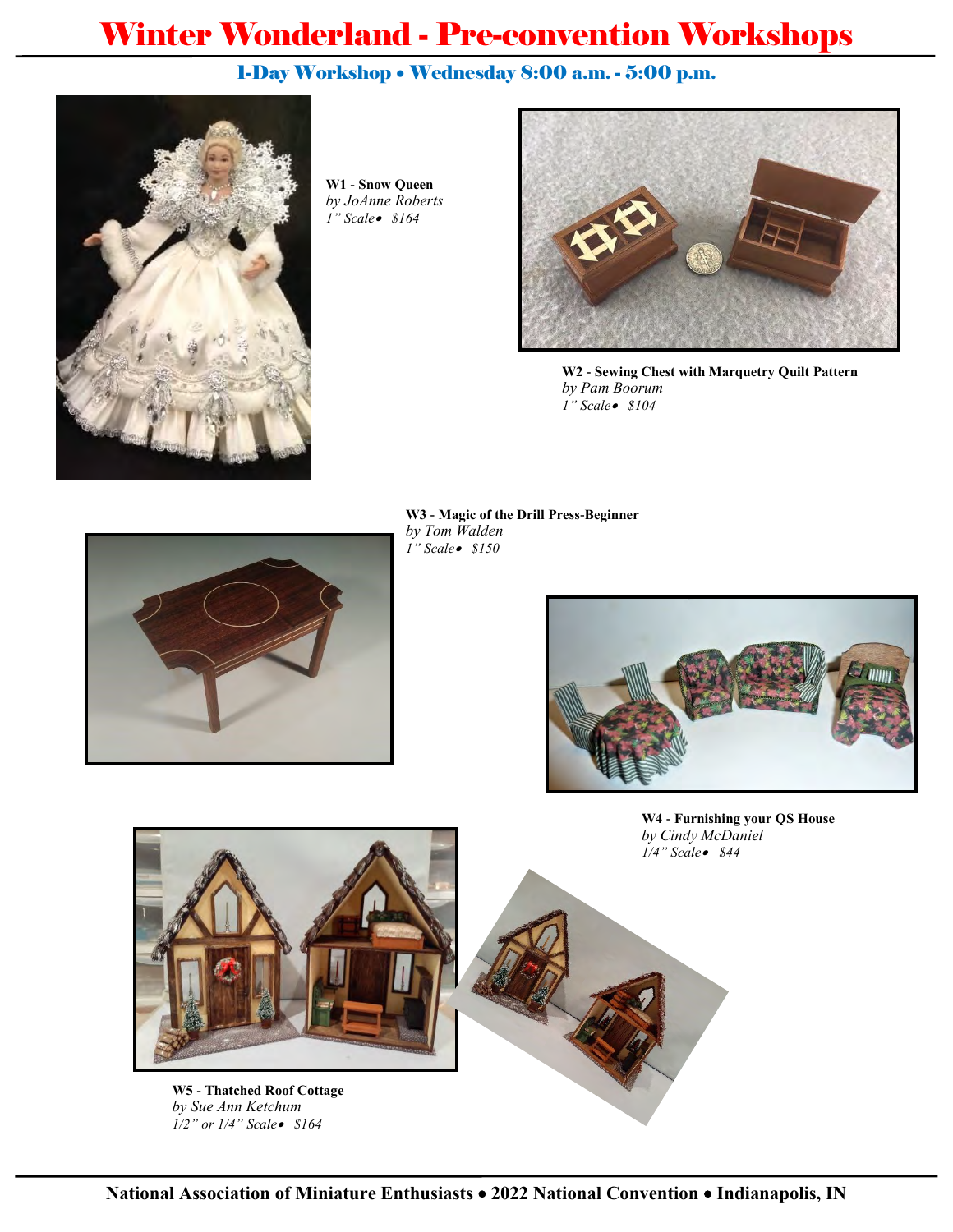

### **Monday, Tuesday & Wednesday Class**

#### **MTW1 – Bramblewood Townhouse by Kristie Norman** *Class Fee:* **\$409**

**NAME** 

The Townhouse is a two-story design, with a built-in corner staircase to get to the second story. The house includes wallpaper, pleated curtains, shingles, pre-built staircase, two lamps, two ceiling lights and LED lighting. The house also includes kitchen/dining room kits, living room kit and both bedroom kits. Very little painting is required for this class. The Townhouse measures 8.5" L x 5" W x 9.5" H. The base measures 11" L x 6.5" W x 7/8" H

**Minimum Skill Level: Intermediate 1/4" scale**

### **Monday Classes**

#### **M1 – Arts & Crafts China Cabinet by Shannon Moore** *Class Fee:* **\$114**

This china cabinet is adapted from one designed by Harvey Ellis while working with Gustav Stickley. It features: legs tapered at the top and bottom, a wide overhung top, "glass" on both sides, a large door with an arched top, and 3 shelves. This version will be built from pre-cut cherry. Its size is approximately 3" across  $x 1 \frac{1}{4}$ " deep x 5" high. Although final finish will be done at home due to drying time, the sides will be built in layers in order to sandwich the "glass" between them. This will make it possible to finish the wood without fear of getting it on the "glass".

**Minimum Skill Level: Intermediate 1" scale**

#### **M2 – Baker's Rack w/Assorted Breads & Pastries by Carolyn McVicker** *Class Fee*: **\$124**

What better way to celebrate winter than visiting the local bakery shop and indulging in some fresh breads and pastries! Smell the aroma of the freshly bakes breads, rolls and muffins, cupcakes, pastries and cookies. When you've finished enjoying your purchase in the shop, take some home to enjoy later or take some as a gift to surprise a friend or two

**Minimum Skill Level: Beginner 1" scale**

#### **Tuesday & Wednesday Class**

#### **TW1 – Winter Fairy Princess by Linda Farris** *Class Fee*: **\$199**

An intricate silver, lighted lantern will be the setting for your Fairy Princess. Curls will be added to a wigged Joan Benzel doll and dressed in a lovely silver gown. The gown will be accented with pearls, crystals, snowballs and black ribbons at the wrist. An elaborate pearled collar will frame her face. Silver leaves, pearls and a flower will accent her tiny waist. She will wear a rhinestone crown and have rhinestones around her neckline and down the front of her dress. Her sparkling, glittered wings are decked with tiny sequins, pearls, silver wire and black stones. She will rest on a giant snowball, surrounded with snow covered plants, crystal like spires, snowflakes and mirrors. Two mirrored balls will hang from the top. The outside of your lantern will be finished with sparkling snow, snowflakes and a silver bow. Finished size: 9 1/2" W x 13 ½" H x 5" D. Box will fit easily under airplane seat.

#### **Minimum Skill Level: All 1" scale**

*Winter Wonderland* ۰ *NAME 2022 Convention* ۰ *Indianapolis, IN*

# **Pre-Convention Workshops**

**August 29 – 31, 2022 Monday (August 29), Tuesday (August 30) and Wednesday (August 31) 8:00 AM – 5:00 PM**

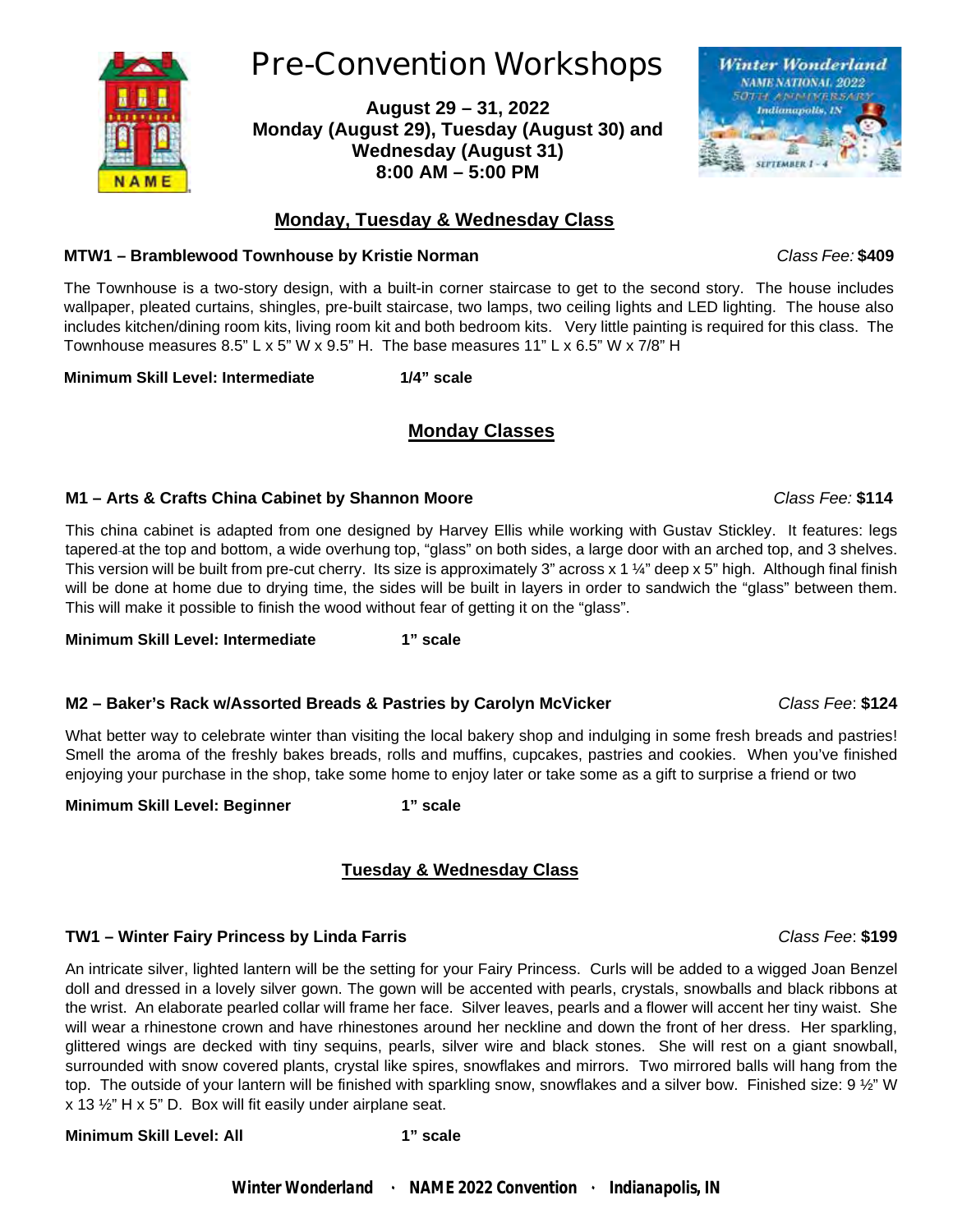#### **Tuesday Classes**

#### **T1 – Grandma Lucy's House by Linda Tulchinsky** C*lass Fee:* **\$129**

Grandma Lucy lives in a partial brickhouse Her family gathers to celebrate Christmas, Easter & Thanksgiving. Grandma loves to decorate for the holidays and would love your help. This is a laser cut kit. The roof & brick is engraved so no measuring and cutting. Wood floor and wallpaper are included as also some furniture kits.<br>Minimum Skill Level: Intermediate and CLANCE

#### **Minimum Skill Level: Intermediate ¼" scale**

#### **T2 –Assorted Desserts by Carolyn McVicker** *Class Fee*: **\$104**

Come celebrate winter by having a dessert party. Students will make a Bundt cake with flowers or strawberries in the center, pound cake, strawberry-kiwi tart, strawberry trifle, rainbow cake (they've been around for a long time), marble cake, assorted berry bombe, and cream filled ginger snaps. Not pictured is a baked Alaska. The grater is the student's to take home.

**Minimum Skill Level: Beginner 1" scale**

#### **T3 – Arts & Craft Settle by Shannon Moore** *Class Fee*: **\$99**

This settle is modeled after one designed by L & J.G. Stickley in the early 1900's. The top rail features a graceful curve as do the interior portions of the arms. The settle can be used with or without the simple cushion. (There will be a selection of fabrics to choose from.) This version will be built from pre-cut cherry. Its size is approximately 4" long x 2" deep by 3" high. Class time will be used for final fitting, shaping and assembly along with making cushion.

#### **Minimum Skill Level: Intermediate 1" scale**

### **Wednesday Classes**

#### **W1 – Snow Queen by JoAnne Roberts** C*lass Fee:* **\$164**

Students will dress the Snow Queen in an elaborate costume made of white silk shantung. She will be wearing 3 petticoats to make her full skirt stand out. The bottom of her skirt will have a pleated flounce. Various silver trims, white lace, fur, and rhinestones will adorn her skirt. Both her bodice and collar will be finished in a combination of white lace, silver trims, silver beading and rhinestones. Her bell sleeves will be trimmed in fur. Students will have a choice of hair color, plus which doll strikes their fancy. They will make her necklace and a silver crown will be provided to complete her outfit.

#### **Minimum Skill Level: Intermediate 1" scale**

#### **W2 –Sewing Chest with Marquetry Quilt Pattern by Pam Boorum** *Class Fee*: **\$104**

Construct this sewing chest from cherry lumber with a quilt pattern interpreted in contrasting woods. The pattern pieces will be pre-cut and ready for assembly and application to the lid. Students will use a table saw to cut the parts for the box and base, step by step. Finally, they will apply the hinges to complete their chest.

#### **Minimum Skill Level: Beginner/Intermediate 1" scale**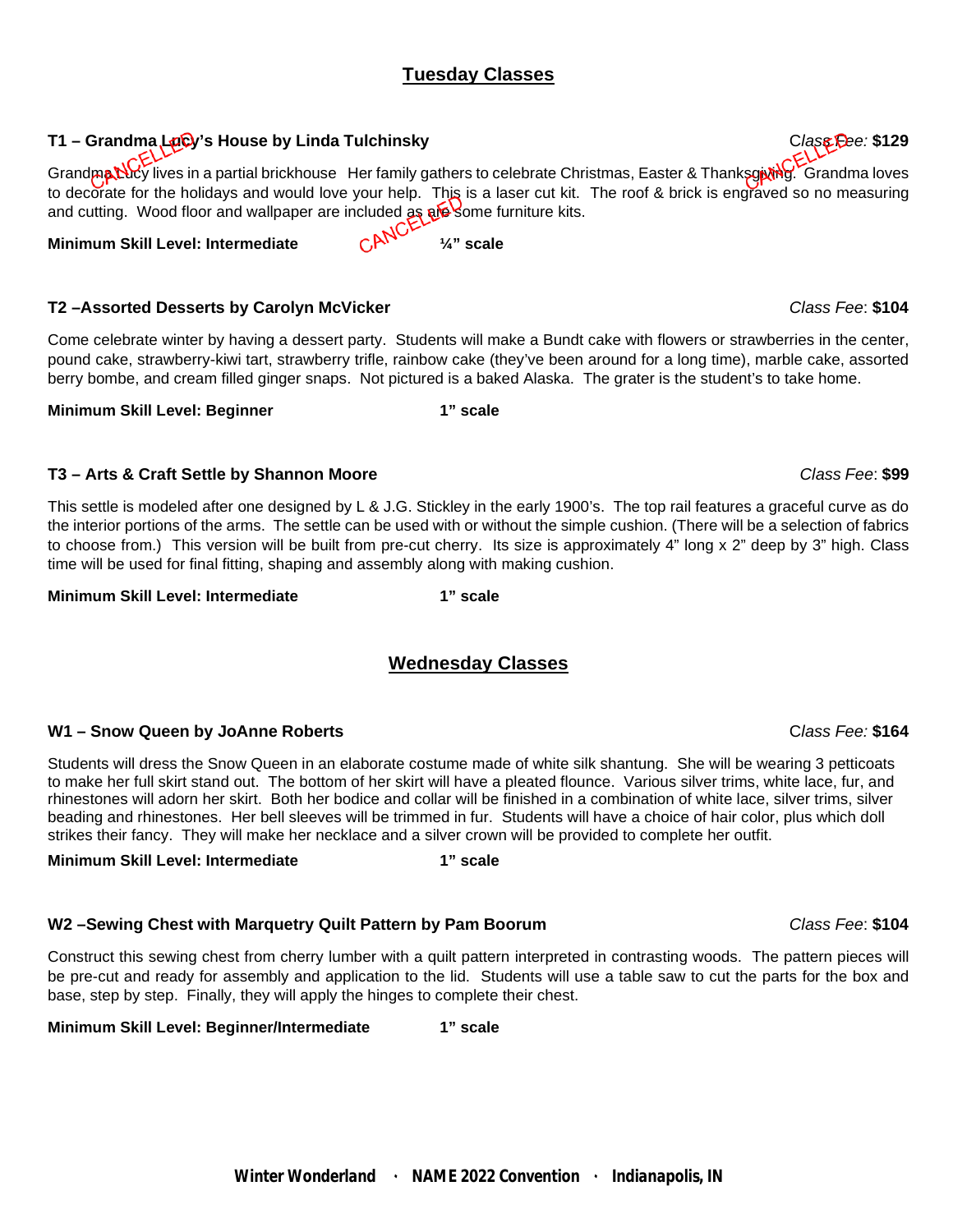#### **W3 – Magic of the Drill Press-Beginner by Tom Walden** *Class Fee*: **\$150**

This is a true tips and techniques workshop. Emphasis is on drill press techniques for beginners and intermediate, but students will also cut/shape wood for a table project with inlays. They will learn to cut perfect circles, molding, dados, rabbets, inlays, mortises and tenons on a variety of drill presses. They will also learn better productivity and wood prep/finishing techniques. Students will also learn the techniques of pin routing to make their project. Instructor will provide all drill presses and supplies. Please bring a camera for drill press setup memories.

**Minimum Skill Level: Beginner/Intermediate 1" scale**

#### **W4 – Furnishing your QS House by Cindy McDaniel** *Class Fee*: **\$44**

This class will furnish your 3-room quarter scale home. Cindy will bring a variety of coordinating fabrics to select from. The bed will be stained and glued to save time in class. Students will also be given a complete set of un-finished pieces to take home to use with their own fabrics.

**Minimum Skill Level: Intermediate ¼" scale**

#### **W5 – Thatched Roof Cottage by Sue Ann Ketchum** *Class Fee*: **\$164**

Students will assemble and thatch this quaint cottage in either  $\frac{1}{2}$ " or  $\frac{1}{4}$ " scale. The thatched roof is a unique feature of this structure. Furniture kits are included to make a settle, wood stove, prep table, bed, and trunk. There will be some accessories included as well.

**Minimum Skill Level: Intermediate ½" or ¼" scale**